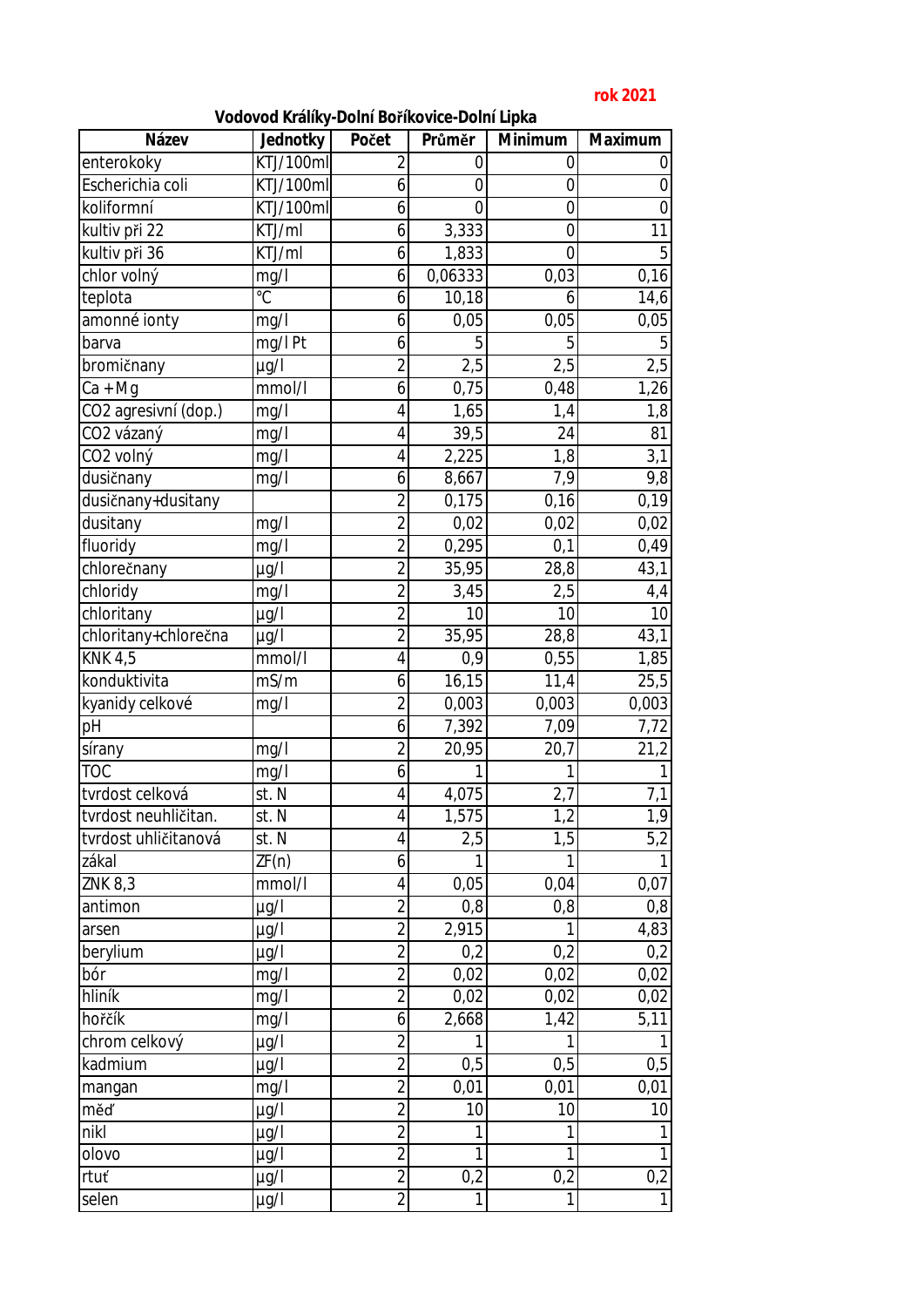| sodík                | mg/l      | $\overline{2}$ | 6,55         | 6,4            | 6,7              |
|----------------------|-----------|----------------|--------------|----------------|------------------|
| uran                 | µg/l      | $\overline{2}$ | 3,935        | $\overline{2}$ | 5,87             |
| vápník               | mg/l      | 6              | 25,65        | 16,9           | 41,9             |
| železo               | mg/l      | 6              | 0,04667      | 0,02           | 0,16             |
| benzen               | $\mu$ g/l | $\overline{2}$ | 0,1          | 0,1            | 0,1              |
| benzo(a)pyren        | $\mu$ g/l | $\overline{2}$ | 0,002        | 0,002          | 0,002            |
| benzo(b)fluoranthen  | µg/l      | $\overline{2}$ | 0,002        | 0,002          | 0,002            |
| benzo(g,h,i)perylen  | $\mu$ g/l | $\overline{2}$ | 0,002        | 0,002          | 0,002            |
| benzo(k)fluoranthen  | µg/l      | $\overline{2}$ | 0,002        | 0,002          | 0,002            |
| bromdichlormethan    | µg/l      | $\overline{2}$ | 1,7          |                | 2,4              |
| bromoform            | µg/l      | $\overline{2}$ | $\mathbf{1}$ | 1              | $\mathbf{1}$     |
| dibromchlormethan    | µg/l      | $\overline{2}$ | 1,3          | 1              | 1,6              |
| chlorethen           | µg/l      | $\overline{2}$ | 0,5          | 0,5            | 0,5              |
| chloroform           | µg/l      | $\overline{2}$ | 1,85         | 1,3            | 2,4              |
| indeno(1,2,3-cd)pyre | µg/l      | $\overline{2}$ | 0,002        | 0,002          | 0,002            |
| PAUsuma (4)          | µg/l      | $\overline{2}$ | 0            | 0              | $\mathbf 0$      |
| TCE+PCE              | $\mu$ g/l | $\overline{2}$ | 0            | 0              | $\boldsymbol{0}$ |
| tetrachlorethen      | µg/l      | $\overline{2}$ | 1            | $\mathbf{1}$   | $\mathbf{1}$     |
| Trihalomethany       | µg/l      | $\overline{2}$ | 3,85         | 2,4            | 5,3              |
| trichlorethen        | µg/l      | $\overline{2}$ | 1            | 1              | $\mathbf{1}$     |
| 1,2-dichlorethan     | µg/l      | $\overline{2}$ | 0,3          | 0,3            | 0,3              |
| acetochlor           | µg/l      | $\overline{2}$ | 0,025        | 0,02           | 0,03             |
| acetochlor ESA       | µg/l      | $\overline{2}$ | 0,02         | 0,02           | 0,02             |
| acetochlor OA        | µg/l      | $\overline{2}$ | 0,02         | 0,02           | 0,02             |
| alachlor             | µg/l      | $\overline{2}$ | 0,0125       | 0,005          | 0,02             |
| alachlor ESA         | µg/l      | $\overline{2}$ | 0,02         | 0,02           | 0,02             |
| alachlor OA          | $\mu$ g/l | $\overline{2}$ | 0,02         | 0,02           | 0,02             |
| <b>AMPA</b>          | µg/l      | $\overline{2}$ | 0,04         | 0,03           | 0,05             |
| atrazin              | $\mu$ g/l | $\overline{2}$ | 0,01         | 0,01           | 0,01             |
| atrazin-des-des      | µg/l      | $\overline{2}$ | 0,02         | 0,02           | 0,02             |
| atrazin-desethyl     | $\mu$ g/l | $\overline{2}$ | 0,01         | 0,01           | 0,01             |
| atrazin-desisopropyl | µg/l      | $\overline{2}$ | 0,01         | 0,01           | 0,01             |
| atrazin-2-hydroxy    | µg/l      | $\overline{2}$ | 0,01         | 0,01           | 0,01             |
| bentazon             | $\mu$ g/l | $\overline{2}$ | 0,01         | 0,01           | 0,01             |
| clopyralid           | µg/l      | $\overline{2}$ | 0,0275       | 0,025          | 0,03             |
| dicamba              | µg/l      | $\overline{2}$ | 0,0275       | 0,025          | 0,03             |
| dimethachlor         | µg/l      | $\overline{2}$ | 0,01         | 0,01           | 0,01             |
| dimethachlor ESA     | µg/l      | $\overline{2}$ | 0,02         | 0,01           | 0,03             |
| dimethachlor OA      | µg/l      | $\overline{2}$ | 0,025        | 0,02           | 0,03             |
| fenuron              | µg/l      | $\overline{2}$ | 0,01         | 0,01           | 0,01             |
| glyfosát             | $\mu$ g/l | $\overline{2}$ | 0,04         | 0,03           | 0,05             |
| hexazinon            | µg/l      | $\overline{2}$ | 0,01         | 0,01           | 0,01             |
| chloridazon          | µg/l      | $\overline{2}$ | 0,01         | 0,01           | 0,01             |
| chloridazon desp+met | µg/l      | $\overline{c}$ | 0,05         | 0,05           | 0,05             |
| chloridazon-despheny | µg/l      | $\overline{2}$ | 0,025        | 0,02           | 0,03             |
| chloridazon-desp-met | µg/l      | $\overline{2}$ | 0,03         | 0,01           | 0,05             |
| chlortoluron         | µg/l      | $\overline{2}$ | 0,01         | 0,01           | 0,01             |
| isoproturon          | µg/l      | $\overline{2}$ | 0,01         | 0,01           | 0,01             |
| <b>MCPA</b>          | µg/l      | $\overline{2}$ | 0,01         | 0,01           | 0,01             |
| metazachlor          | µg/l      | $\overline{2}$ | 0,01         | 0,01           | 0,01             |